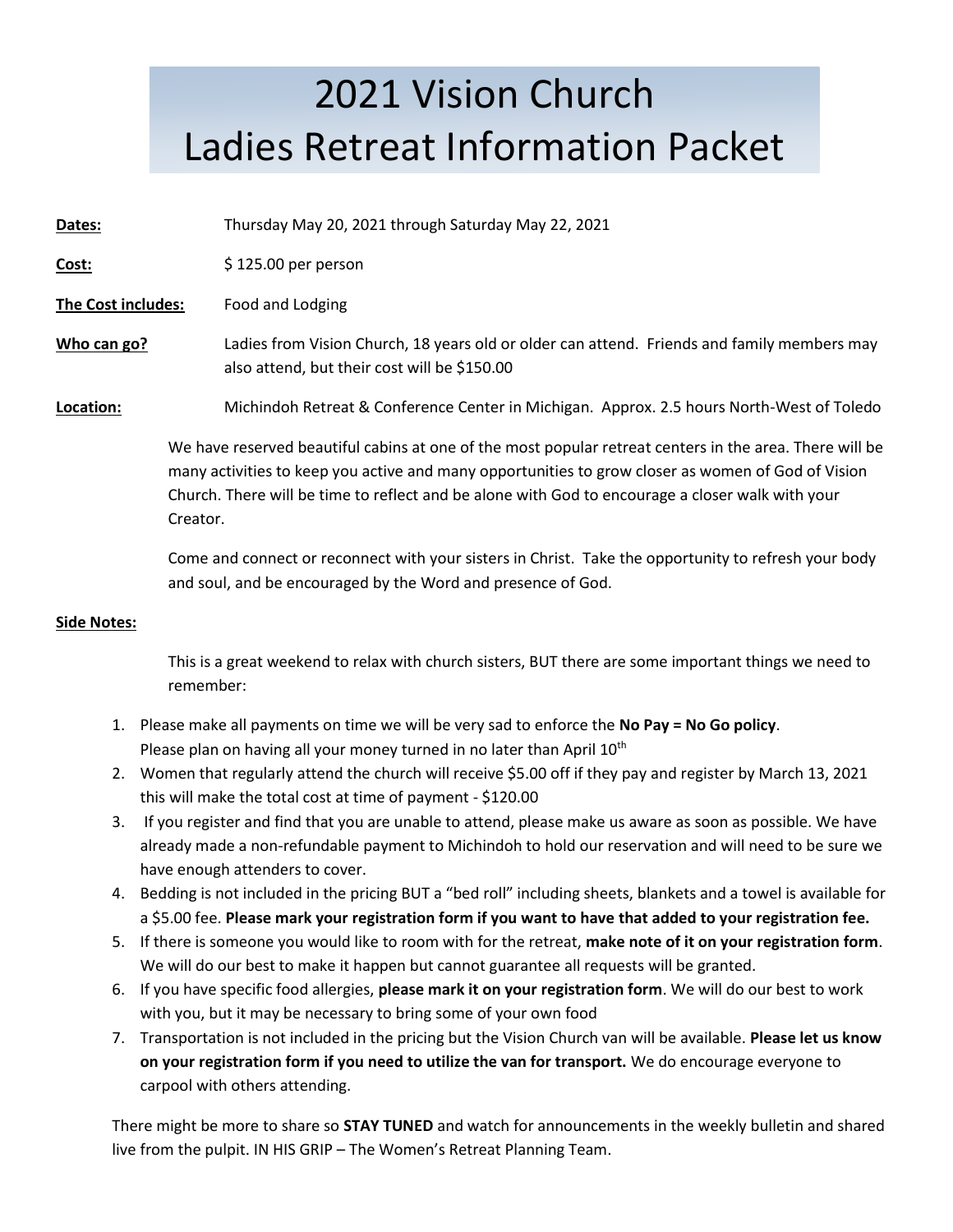## **2021 LADIES RETREAT**

# **REGISTRATION FORM**

#### **Thursday May 20, 2021 – Saturday May 22, 2021**

| Complete address:                 |  |  |  |
|-----------------------------------|--|--|--|
|                                   |  |  |  |
|                                   |  |  |  |
|                                   |  |  |  |
|                                   |  |  |  |
| <b>Special Needs Information:</b> |  |  |  |
|                                   |  |  |  |
|                                   |  |  |  |
|                                   |  |  |  |
|                                   |  |  |  |
|                                   |  |  |  |
|                                   |  |  |  |

**Liability Release**: I hereby release, forever discharge and agree to hold harmless Vision Church and its representatives, drivers, ministers and trustees thereof from any and all liability, claims, or demands for personal injury, sickness or death as well as property damage and expense of any nature whatsoever which may be incurred by the undersigned that may occur while riding in the Vision Church Van during transport or participating in church related activities.

\_\_\_\_\_\_\_\_\_\_\_\_\_\_\_\_\_\_\_\_\_\_\_\_\_\_\_\_\_\_\_\_\_\_\_\_\_\_\_\_\_\_\_\_\_\_\_\_\_\_\_\_\_\_\_\_\_\_\_\_\_\_\_\_\_\_\_\_\_\_\_\_\_\_\_\_\_\_\_\_\_\_\_\_\_\_\_\_\_\_\_\_\_\_\_\_\_\_

I hereby agree to hold harmless and indemnify Vision Church and its representatives, driver's, ministers and trustees thereof for any liability sustained by Vision Church and its representatives, participants, including expenses incurred thereto.